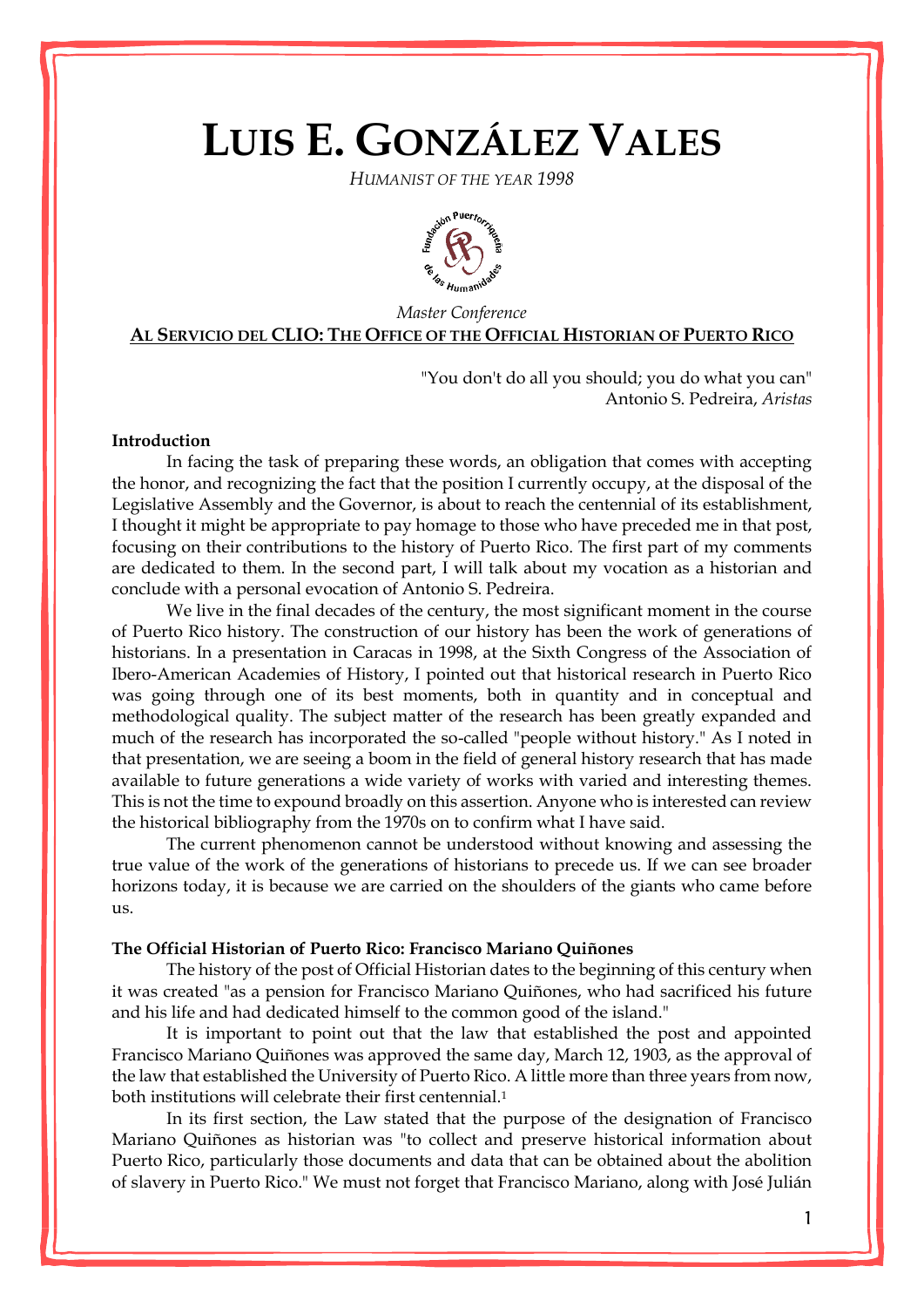Acosta and Segundo Ruiz Belvis, had been Puerto Rico Commissioners to the Information Board from 1866-67 and had written the *Proyecto para la abolición de la esclavitud en Puerto Rico*. 2 In referring to the Puerto Rico Commissioners in a speech to the Spanish Cortes on June 20, 1870, Emilio Castelar described their work as one "that will be their honor and their glory … and that the future would place alongside the declaration of the rights of man of August 4, 1789."

The Law required that the information and documents collected be compiled in a convenient form and archived in the office of the Secretary of Puerto Rico.

The second section authorized the historian to "establish his office in a site that is most convenient for the performance of his duties…" Because Francisco Mariano was a member of the First House of Delegates, established under the Foraker Act, the law stated that the position of historian was not incompatible with being a member of the Puerto Rico House of Delegates. The post provided compensation of \$100 per month.<sup>3</sup>

Was this a political perquisite to recognize the contributions to the island made by Quiñones, who had also been Chairman of the First Autonomous Cabinet and had declined the presidency of the House of Delegates because of his declining health? I have no doubt that this distinguished patrician had well founded qualifications for holding the position. His *Apuntes para la historia de Puerto Rico*, published in [Mayagüez](http://www.enciclopediapr.org/ing/article.cfm?ref=08021702) in 1888, of which three editions exist, and his *Historia de los partido, Reformista y Conservador de Puerto Rico*, the first history of the island's political parties, are evidence of his work in the field of history.<sup>4</sup> Francisco Mariano Quiñones remained in the job until his death in 1908.

That first Legislation established the nature of the post with its title, Official Historian of Puerto Rico – as well s the role of the legislative bodies in selecting the person to hold the job. It also established an office to execute the job's duties.

Had there been any precedent, prior to that moment, for creating this position? The answer to the question is affirmative. It is not necessary to go back to the beginnings of the Spanish colonization in the Americas or the minutes of the Castilian Cortes to confirm that fact. There is a clear example in our history. In 1896, the Puerto Rico Provincial Delegation had created the post of Provincial Chronicler, designating Salvador Brau to fill the position.

The minutes of its Excellence the Puerto Rico Provincial Delegation, which are held by the General Archives, contain the details of the appointment. The action was taken at the Regular Meeting of April 29, l896. Provincial delegates Manuel Egozcue and Alejandro Villar were the proponents of the motion, which, according to the minutes, reads as follows:

The undersigned delegates have the honor of proposing that Mr. Salvador Brau, who has been writing the history of this island, be named to the position of Provincial Chronicler that was just created in the budget for the coming year 1896-97.

The delegates considered the issue to be "urgent" and approved it unanimously. The decision was certified by the Secretary of the Delegation, Félix L. Benet y Rivera, according to the document signed the following May 5.<sup>5</sup>

Salvador Brau not only held the post of Provincial Chronicler in the twilight of Spanish rule over Puerto Rico, but also held the honor of succeeding Francisco Mariano Quiñones as the second Official Historian.

#### **Salvador Brau y Asencio: Second Historian of Puerto Rico**

The appointment of Salvador Brau was the result of the death of his predecessor and was also done through a Law that was approved on September 18, 1908 and amended the previous law.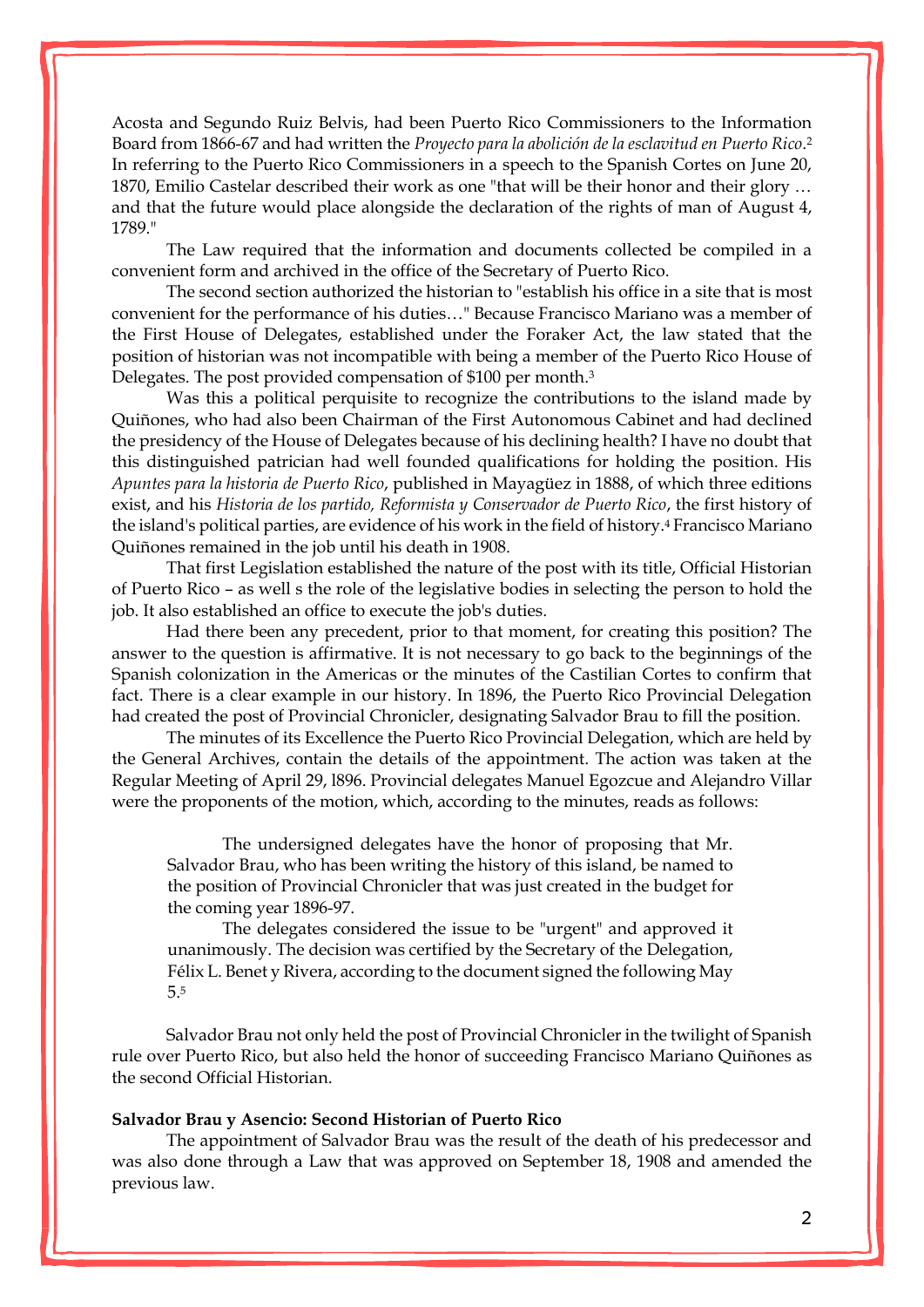The new legislation modified the first section of the previous law. The amendment eliminated the specificity of the original and established the duty "to collect and preserve historical information referring to Puerto Rico". This section named Salvador Brau y Asencio to the position.<sup>6</sup>

In an essay dedicated to Salvador Brau, Augusto Malaret described him as a "…wise historian, (who) has known how to offer, with unusual efforts, his sturdy and well organized intellectual work to the admiration of Puerto Rico".<sup>7</sup>

What led Brau to dedicate himself to history? A quote from Brau that Augusto Malaret included gives us the key:

"Here are the conditions under which my character was determined; here I have the basis of my political ideology. I loved Spain because my Spanish parents taught me to love it; I abhorred despotism and tyranny because I had to recognize two of its victims in those who gave me life. My reason developed from these beginnings, and when I appealed to history to ratify them, that teacher of the truth, as Herodotus called it, she taught me not to confuse national spirit, which embodies the homeland, with the individual spirit, which often conceals injustice".<sup>8</sup>

Brau became the first Puerto Rican to gain the distinction of conducting research in the Indies Archives. His historic works are the product of that research. Isabel Gutiérrez del [Arroyo,](http://www.enciclopediapr.org/ing/article.cfm?ref=09032504) a distinguished historian who has also been honored by the Endowment as Humanist of the Year, stated in her significant essay about Puerto Rican historiography that the historical-scientific, critical-erudite school of the latter third of the 19th century began with Acosta, Brau and Coll y Toste. The patriotic impulse is latent in the work of these three, although to varying degree, and she quotes the inscription Brau uses to dedicate his work *La colonización en Puerto Rico* (1907) to his grandchildren. It says:<sup>9</sup>

To my grandchildren. So they know where they come from and are not deprived when they arrive where they are going.

In Valencia, Brau published a new and expanded edition of his critical research, *Puerto Rico y su historia* (1894). "With the patience of a monk" – Arturo Córdova Landrón wrote – "Brau had dedicated himself in silence to intensive research work, trying to correct the errors of our history ".<sup>10</sup>

It is thanks to this research that Brau left us the legacy of his two most important works, *Historia de Puerto Rico* (1904) and *La colonización de Puerto Rico* (1907). The works of this distinguished researcher are, even today, essential works that must be consulted by anyone researching our history. In weighing the work Brau did as Official Historian, Eugenio Fernández Méndez tells us that he worked "with exemplary probity and honor, for historical truth."

#### **Cayetano Coll y Toste: Third Historian of Puerto Rico**

Law Number 16 of June 10, l913, states: "to create and provide payment for the position of Historian of Puerto Rico and other purposes." This law created the position of Historian of Puerto Rico in the Island Library and established that the person would be named by the Governor of Puerto Rico "with the consent and approval" of the Executive Council.

In the second section, the legislation set the duties of the historian, "to compile annually a comprehensive chronicle of the political, scientific, judicial, literary, religious, legislative, sociological and economic events that occurred in Puerto Rico during the year that are of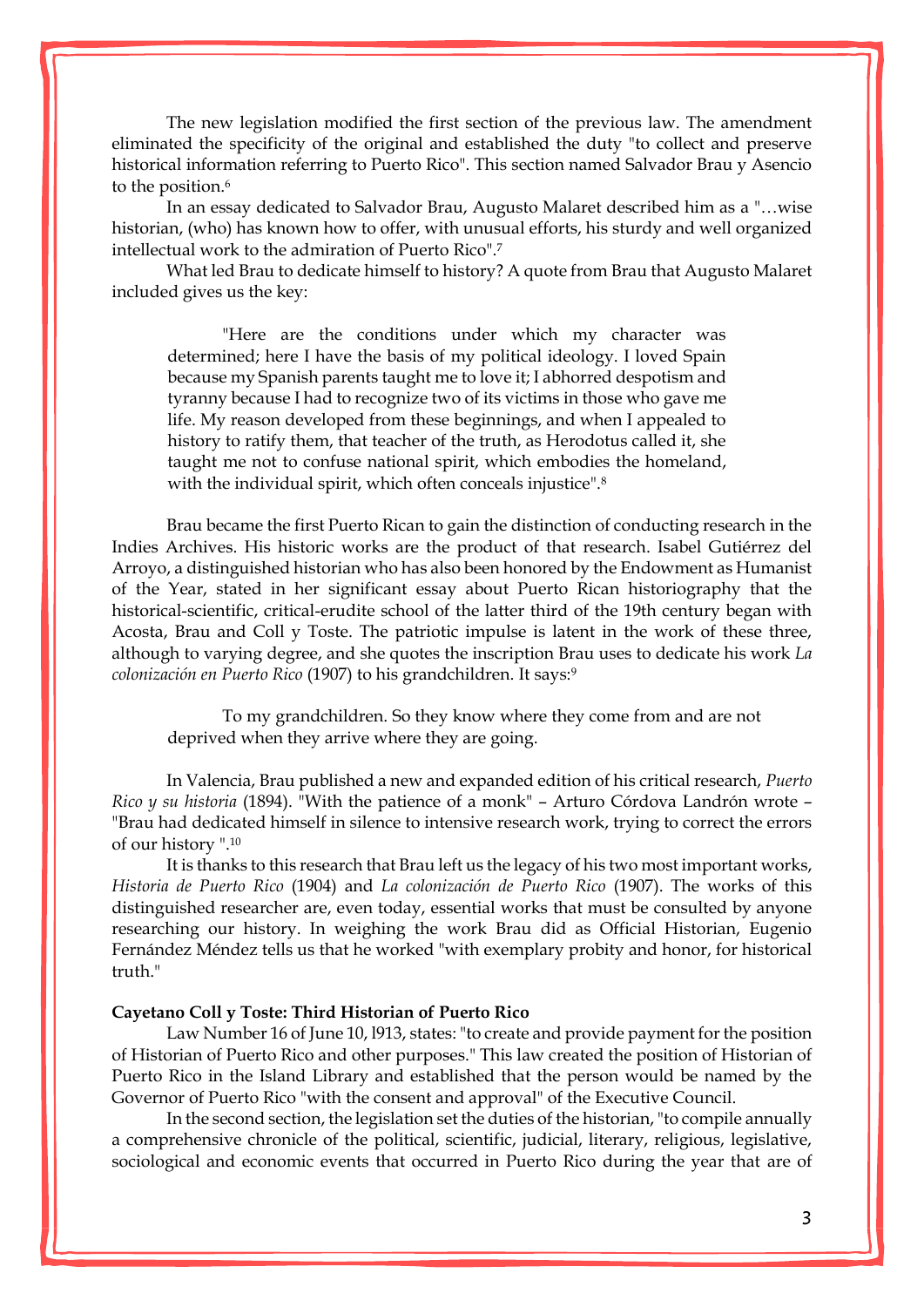general interest and that are worth being remembered."<sup>11</sup> The selection criteria were also established by the law.

The manuscripts containing these historical annuals would be the property of the people of Puerto Rico and be deposited in the Island Library. The publication of these works would be subject to the allocation of funds by the Legislature for that purpose. They would be distributed free of charge or sold, depending on the decision of the Island Library Board, and the money raised, if they were sold, would be deposited in the Puerto Rico Treasury.<sup>12</sup> The law established that the historian would earn an annual salary of one thousand, five hundred dollars beginning in the fiscal year l913-1914.

In 1913, Dr. Cayetano Coll y Toste was appointed Historian of Puerto Rico, a position he held until his death in 1930. At the time of his appointment, most of Dr. Coll y Toste's multifaceted work had already been published. Notable among these is his essay *Colón en Puerto Rico* (1893); the *Reseña del estado social económico e industrial de la isla de Puerto Rico al tomar posesión de ella los Estados Unidos* (1899); the *Historia de la instrucción pública en Puerto Rico hasta el 1898* (1907) and *La prehistoria de Puerto Rico* (1910). Yet to come, however, was his most important and monumental work, the *Boletín histórico de Puerto Rico 1914-1927*. These 14 volumes, replete with documents from our history, conferences, historical corrections and consultations with the historian are, in our time, the obligatory starting point for almost all research that has to do with our history. As Isabel Gutiérrez del Arroyo wisely stated in the essay quoted before, the "possibilities for understanding our history have still not been completely exploited." As an interesting fact, on page 45 of the Revista *Puerto Rico Ilustrado* of February 14, 1914, No. 207, is an advertisement for the sale of this first "interesting work." The cost of a subscription was one dollar and fifty cents per year in San Juan and two dollars on the island.

Because of the breadth and depth of Coll y Toste's work, and maybe because of his temperament, Coll y Toste's work does not uniformly display the "steady persistence, the methodological rigor in the careful elaboration" seen in the works by Brau.

## **Mariano Abril: Fourth Historian of Puerto Rico**

Coll y Toste was succeeded in the job by Mariano Abril y Ostaló, who was Historian of Puerto Rico until 1935, the date of his death. Although Abril's historiography is more limited, it is not without importance. His most important works are: *Sensaciones de un cronista*  (1903) and a study, *Un héroe de la independencia de España y América: Antonio Valero de Bernabé* (1929). He also wrote: *El socialismo moderno: estudio sobre el obrerismo puertorriqueño* (1911); *Un Antillano ilustre: Salvador Brau* (1915); *Alemania ante el conflicto europeo* (l915) and *Betances y Bonofaux* (l920). He deserves a special mention for having also been one of the founders and the first director of the Puerto Rican Academy of History, established in 1934 and the oldest of our academies. I have had the honor of following in his footsteps in both positions.

## **Adolfo de Hostos: Fifth Historian of Puerto Rico**

Of all the Historians of Puerto Rico, perhaps the one who most easily comes to mind is Adolfo de Hostos, son of the famous patriot Eugenio María de Hostos. Adolfo was appointed Historian of Puerto Rico in January of 1936 by Governor Blanton Winship.

With Adolfo, as with Mariano Abril, there is a parallelism with my career. In his early years, he was an officer in the United States Army. During the term of Governor Arthur Yaeger, Adolfo served as one of his military aides-de-camp. Posted at the Panama Canal during World War I, he was commander of the 3rd Battalion of the Puerto Rico Infantry Regiment. At the end of December in 1919, he resigned his office to dedicate himself to other endeavors in the fields of agriculture and public service.

Adolfo de Hostos' historical work preceded, in some aspects, his appointment as Historian. In 1922, he participated in the International Congress of Americanists held in Río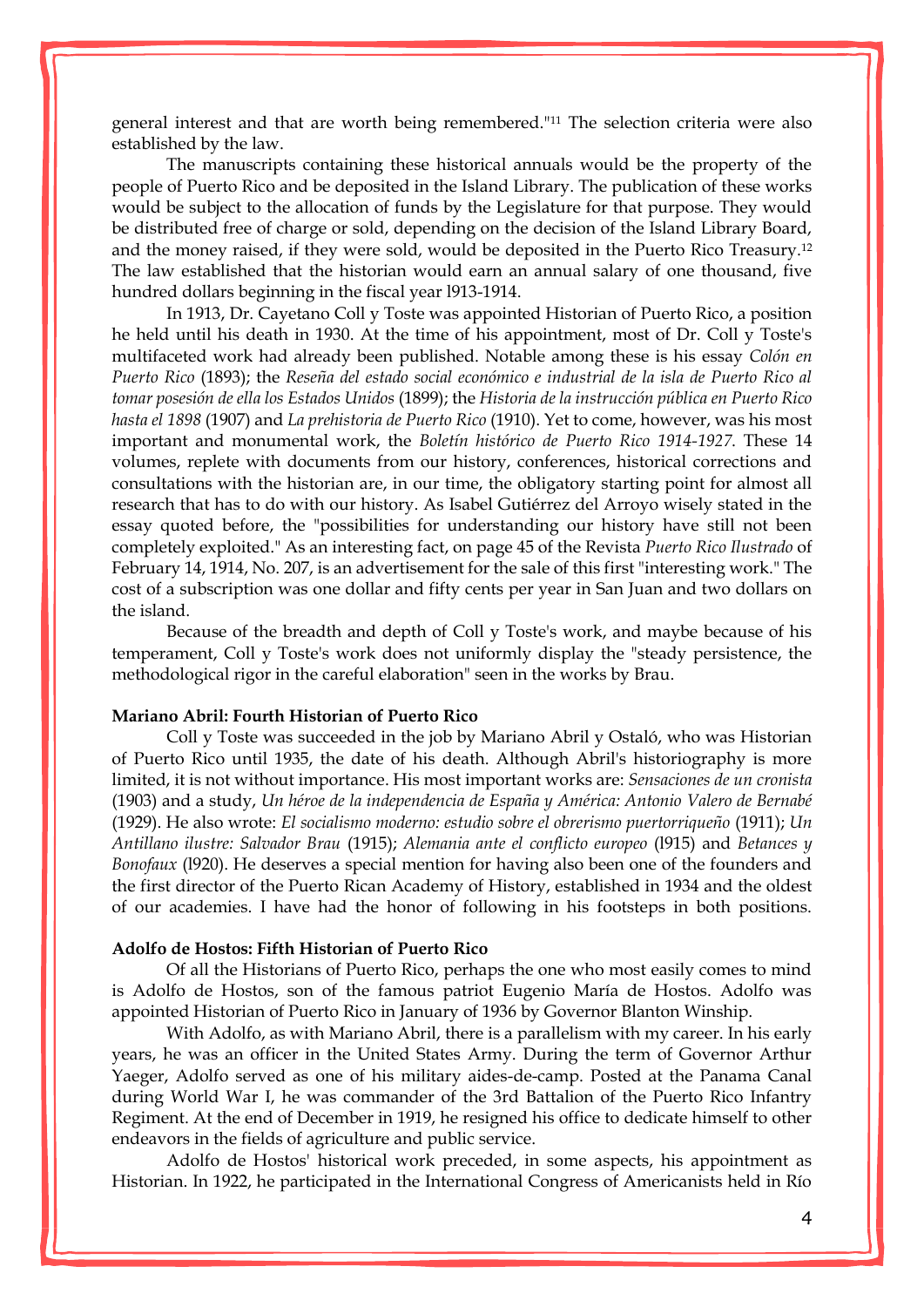de Janeiro. In 1929, he was named corresponding academic to the Cuba Academy of History and that same year he was elected vice president of the History Section of the Puerto Rican Athenaeum. A year later he served as Secretary of the Committee for the Conservation of Historic Assets.

His interest in our aboriginal cultures earned him a competitive scholarship to the American School of Prehistoric Studies in France. There, he pursued studies that led to the publication of important ethnographic studies published in prestigious professional journals.

De Hostos' works were the first publications with the seal of the Office of the Historian. In 1938, *Investigaciones históricas* was published, followed by Antropological Papers, Vol. I, in 1942, the *Indice hemero bibliográfico de Eugenio María de Hostos*, published in Havana in the same year, and *Al Servicio de Clio.* These works were collections of research done by the Historian.

The Puerto Rico Historical Archive was created by Law No. 64, approved July 20, 1913, and the Historian served as the Director of the Archive, based on Law 486, approved April 29, l946.

In 1948, Hostos published the work *San Juan: Ciudad murada*, in my opinion the best history of our capital city. Various editions of this work have been published. Adolfo de Hostos' most important contribution as Historian of Puerto Rico was to lead the work on the *Indice histórico de Puerto Rico* from the time it was created in 1936. The work created was an itemization of the historical literature of Puerto Rico and the existing materials in the Puerto Rico Historic Archives. Contributing to this important project were figures such as [Luis Palés](http://www.enciclopediapr.org/ing/article.cfm?ref=12050603)  [Matos,](http://www.enciclopediapr.org/ing/article.cfm?ref=12050603) Evaristo Ribera Chevremont, José I. De Diego Padró and Luis Antonio Miranda, among others. The result of this effort was the creation of approximately 300,000 records on historical topics of Puerto Rico.

In the early 1950s, the three volumes of the *Tesauro de datos históricos de Puerto Rico* were published. This was the beginning of an effort that was not completed until 1994. Thanks to the determination of the past Director of the Puerto Rican Academy of History, Aurelio Tió y Nazario de Figueroa, and the exceptional contributions of María Asunción Vda. de Hostos, who reconstructed lost or missing parts of the historical folder, the entire work could be published in five volumes. The publication was an effort of the Academy of History, the University of Puerto Rico, and the now extinct Committee for the Fifth Centennial of the Discovery of Puerto Rico and the Americas.

When Adolfo left as Historian in 1950 because of his retirement, a Reorganization Plan was issued by the Executive Branch. Article 2 of the Plan called for the transfer of the Puerto Rico Historical Archives functions to the University of Puerto Rico. It also eliminated the Director of Archives post and thus the Historian of Puerto Rico position13, as the same person held both jobs. Thus began a long period of forty-three years in which the position of Historian of Puerto Rico did not exist.

### **Pilar Barbosa de Rosario: First woman to hold the position**

On June 30, 1993, the Puerto Rico House of Representatives approved a Concurrent Resolution with the Senate Resolution No. 14. The legislation re-established the post of Official Historian of Puerto Rico and appointed Pilar Barbosa viuda de Rosario as Historian. For the first time, a woman historian received this appointment. At the time she assumed the job, Pilar was ninety-four years old. Her qualifications were unquestionable. Her contributions to Puerto Rican historiography and the university faculty were many. Based on the letters of her father, Dr. José Celso Barbosa, and those of Dr. José Gómez Brioso and Manuel F. Rossy, she published various books related to her father's work and the history of the development of the Puerto Rican autonomist movement in the late 19th century. This effort is responsible for the publication of De Baldorioty a Barbosa (1957); *La Comisión Autonomista de 1896* (1957); *El ensayo de la autonomía* (1975); *La historia del Pacto Sagastimo* (1981); and *Manuel F. Rossy y Calderón: ciudadano cabal* (1981).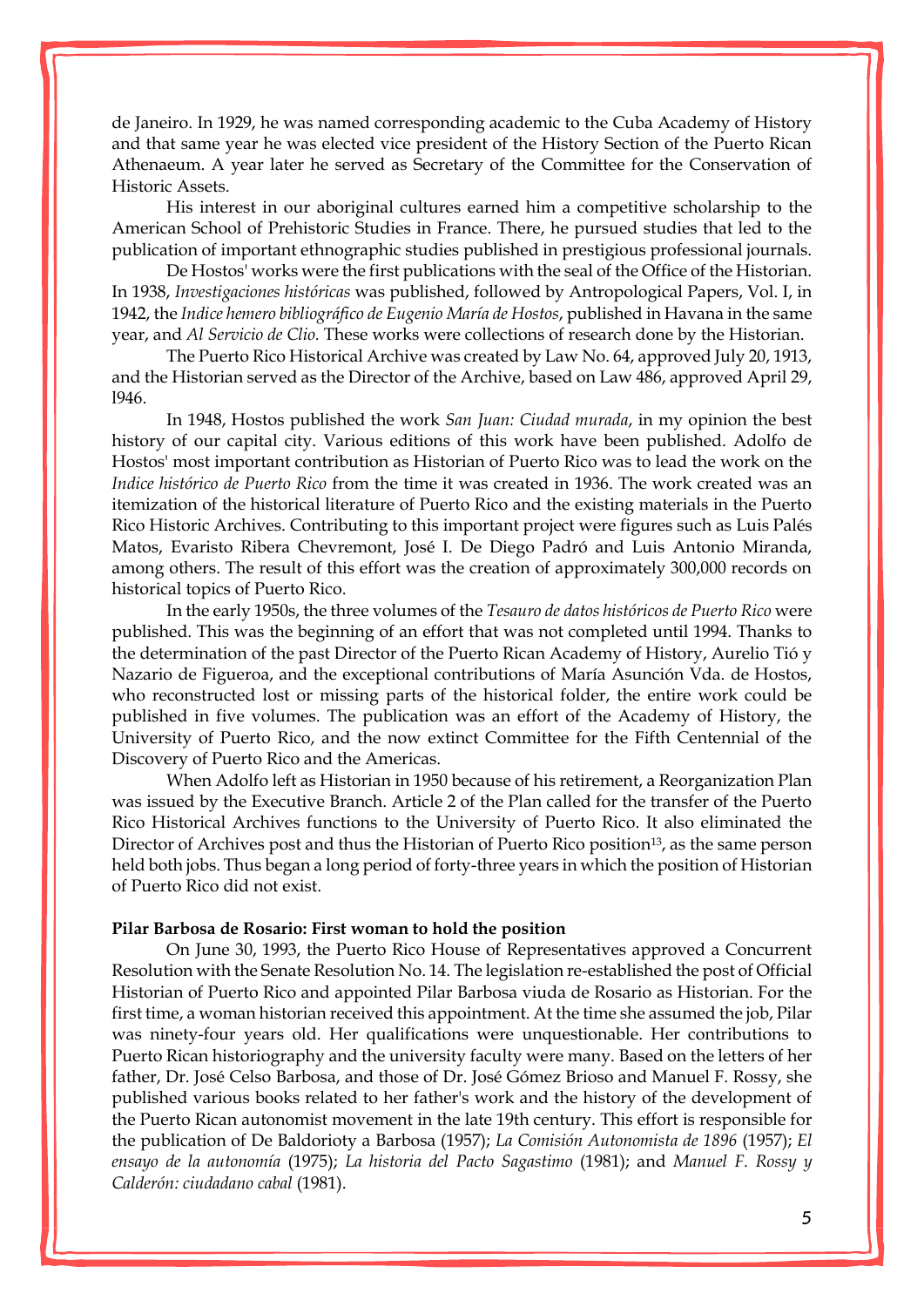The best tribute to Doña Pilar was made recently by Professor Luis Manuel Díaz Soler in the magazine Cultura, published by the Institute of Puerto Rican Culture's Cultural Promotion Division, which I quote:

Here I want to make a special point that sheds some light on who this professor at our first teaching center really was. She was an outstanding member of the Republican party that was founded by her father, Dr. José Celso Barbosa. In 1943, that party still dominated the University of Puerto Rico Board of Trustees. She was influenced by the President of the Senate, the lawyer Celestino Iriarte, whose approval was necessary to aspire to any post at the University. In August of that year, there was an interim instructor position to replace Professor Antonio Rivera, who had been given a leave to complete doctoral studies at the National Autonomous University of Mexico. The Party had a candidate, a distinguished professor of pedagogy. Pilar had the courage, maybe the audacity, to recommend and debate with the Trustees the candidate she supported, making possible an appointment for ten months at a salary of \$1,500. There were the usual objections to the appointment because the person was not a member of the party, but Pilar was supported in her stand and succeeded in her effort.

As Director of the History Department at the School of Arts and Sciences, she was responsible for developing a corps of excellent professors, among them: Santos P. Amadeo, Isabel Chardón, Adela Clark, Antonio Rivera, Graciela Iguina and Nelson Chiles. She invited Canadian scholar Richard Pattee as a visiting professor of European History. He was the organizer and coach of the notable debate team consisting of Francisco Ponsa Feliú, Arturo Morales Carrión, Antonio J. Colorado and Víctor Gutiérrez Franqui, which returned triumphant from various tours competing against the most outstanding Universities in the United States. Pilar, who had a master's degree from Clark University, sent Rafael Picó to specialize in geography at that institution, which was recognized in university circles in the United States. I could never fail to mention that Pilar was responsible for preparing a new generation of promising youths who would go on to serve with exemplary dedication in the socio-economic and cultural programs brought about by the Popular Democratic Party...

She was a great woman whose life was lashed so many times by pains and injuries that never left her scarred, and who made her life one of joy that she usually shared with those around her and with those, such as this writer, who have saved a sacred corner for her, where a deep and sincere caring, an everlasting esteem, is reserved for her memory…

There is no question that her advanced age did not allow her to develop a more dynamic program as Official Historian. In the twilight of her life, the appointment was more a recognition, as in the case of Francisco Mariano Quiñones, of a life of dedication to history and to service to the island and the university staff.

#### **The development of a vocation**

Since 1997, after the death of Pilar, the enormous task of filling this role that has been made more prestigious by a constellation of giants has fallen to me. It is not for me to say, nor is this stage the time, to talk about what I have been able to do in the short time during which I have had the honor of serving as Historian. I leave that for another time, and to others. However, the story of how my vocation developed in the discipline might be stimulating, in some measure, to some young person who aspires to become a scholar of history.

My vocation for history began late in my life as a university student. Although I felt a particular interest in books and historical topics from an early age, the goal that had attracted me was to study medicine. That was the reason I enrolled in the University and focused on the School of Natural Sciences, where I studied for my first three years. I am not ashamed to say that this academic adventure nearly ended in major disaster.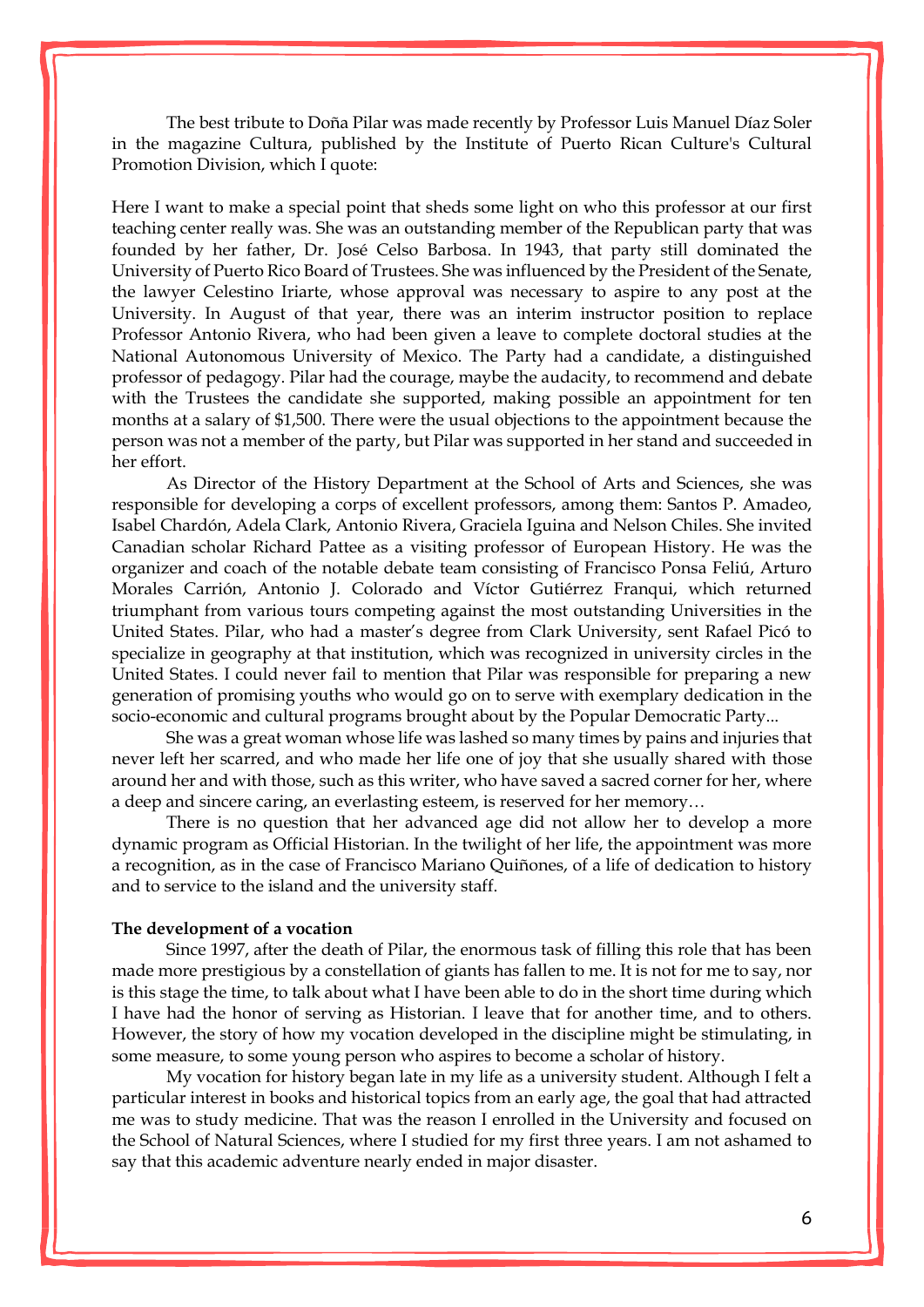It was not until I finished my third year of studies that I made the decision to transfer to the School of Humanities. At that time, the Dean of Humanities was that noble figure, Sebastián González García. For him, there was no problem or situation that could not be solved and with his proverbial good judgment, he guided my steps in the History Department and drew up a program that allowed me to achieve my goals without losing much time. At that time, my objectives were two: to finish my studies for my bachelor's degree and to obtain a commission in the ROTC Program. Those were the years of the Korean War. My father had served as an officer during World War II and I was following the same path.

In my history studies, I had the good fortune to rely on an exceptional group of teachers, Graciela Iguina, Isabel Chardón, Adela Clark, Labor Gómez Acevedo, José Antonio Gautier and Sebastián González García, teachers forged by teachers.

Today, looking back at the path of my formation, I can say that those who most influenced and marked my intellectual life were Pilar and Arturo Morales Carrión, both now deceased, and Luis Manuel Díaz Soler, the dean of our historians. The three, each one in a particular manner and a particular style, were my models of what a historian is and should be. I owe all of them my gratitude.

These three notable historians, whose ideas did not necessarily coincide, planted in me the love for the discipline, an interest in research and, above all, what they all three considered a virtue, the openness to dialogue and tolerance toward ideas that are not necessarily compatible with my own. On my scale of values, all of them are models of what a good historian is.

I remember that when the first edition of Puerto Rico and the Non-Hispanic Caribbean by Arturo Morales Carrión was published, I took the senior level seminar with Arturo and he had the kindness to present me with a copy in which he wrote the following dedication:

To my disciple, Luis González Vales, as an incentive for your vocation as historian.

Years later, I had the privilege of contributing, along with my teacher, to the work Puerto Rico: A Political and Cultural History.

After finishing my degree, I was mobilized and spent the next three years serving as an officer in the United States Army in the United States, Puerto Rico and Germany. After finishing my active military service, I decided to return to the island and join the faculty at the University of Puerto Rico as an instructor. I was helped in this effort by another of my teachers, Luis Manuel Díaz Soler, who at that time was serving as interim Dean of Humanities. From that moment, in 1955, and for the next thirty years, my life has been divided between two vocations, as a student of history and the military, the University and the militia. I must admit that the latter was the top priority on many occasions, but I did not neglect my vocation as historian and gradually I completed my graduate studies, dedicated myself to the university staff and began to publish my first works.

Since completing my services to the University and the Army in 1985, I have dedicated myself in full to the study of history. In these years, I have increased my participation in international congresses, I continued teaching, this time at the Inter-American University campus in Cupey, and in 1992 I was elected Director of the Puerto Rican Academy of History for the first time. The satisfaction I have felt over the course of my life has made the effort worthwhile.

I consider myself a student of history. Over time, I have learned that civility in disagreement is an essential quality for any historian. No historian should avoid controversy and dialogue, above all, because that is what enriches and builds history. The construction of the history of Puerto Rico is a task for each generation of historians, as history is never definitive, but is always open to reinterpretation and rewriting.